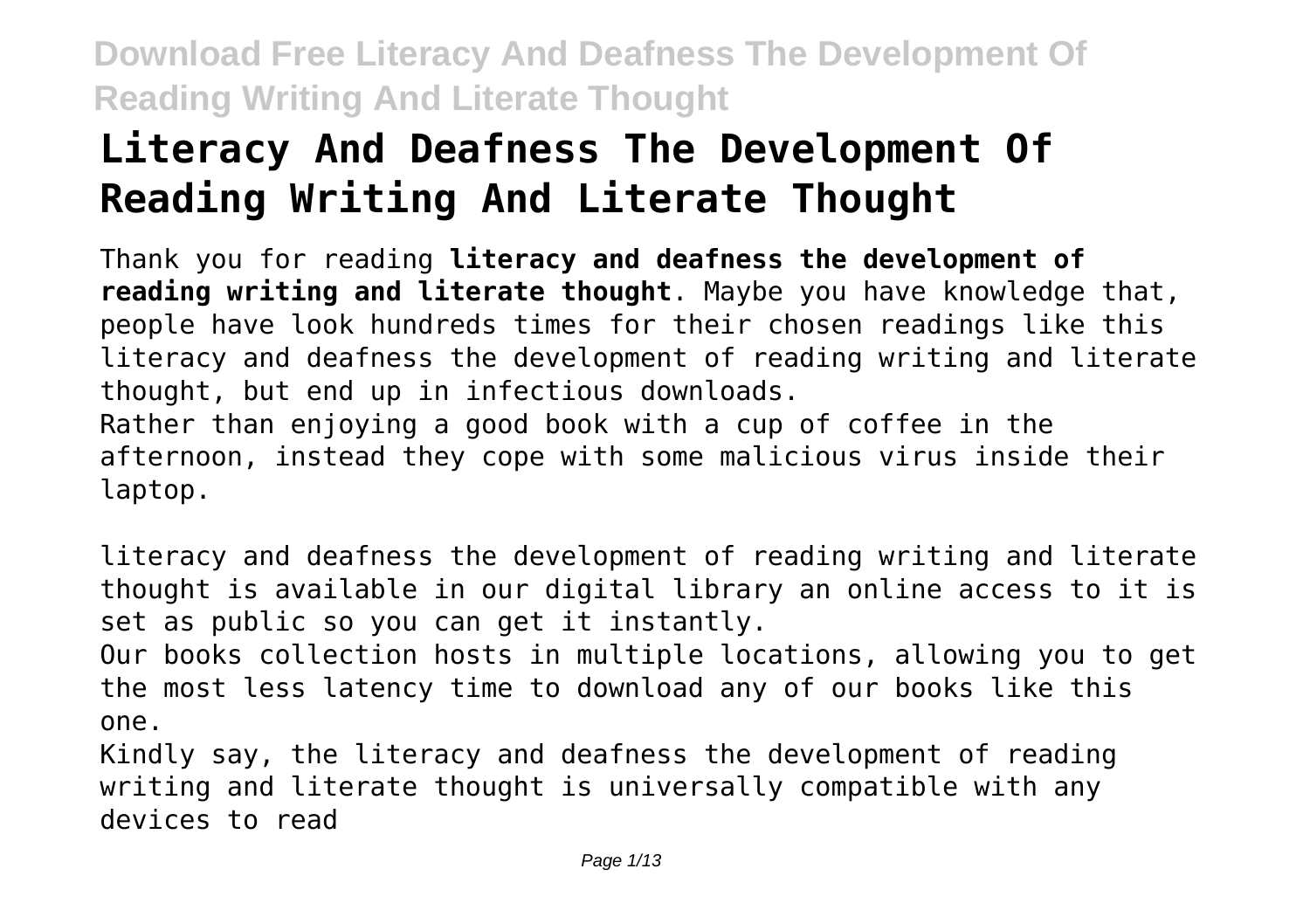Deafness, language, and literacy *Dr. Lesley Morrow - Literacy Development* **Act Out The Alphabet | Jack Hartmann** *Improving early child development with words: Dr. Brenda Fitzgerald at TEDxAtlanta Teaching Writing to Students who are Deaf or Hard of Hearing* **Books Build Better Brains: Promoting Language and Literacy Development in At-Risk Children**

How do deaf or hard of hearing children learn to read?

Effects of Linguisticism and Audism on the Developing Deaf Person | Peter Hauser | TEDxGallaudet

\"Literacy For Us: Developing a Foundation for Literacy in Children with Deaf-Blindness\"*Gossie in American Sign Language*

BU SED Research Spotlight: Language Development in Deaf Children DeafEd Equity: Open-Source Platform for Books and Games – Christopher Kurz (Part 1 of 2) *Toddlers Chatting in Car ASL* Deaf and Hard of Hearing Students in the Classroom *Understanding Deafness - Educational Video* What Deaf Students Want In A Teacher Hearing Loss in the Classroom *Basic Sign Language for Caregivers of the Deaf/Hard of Hearing* My deaf baby and learning sign language. Making Education Accessible to Deaf Children | Nyle DiMarco | TEDxKlagenfurt Maximizing Language Acquisition: ASL and Spoken English

Chapter 2. \"Language and Literacy in Colombia for Deaf Students: A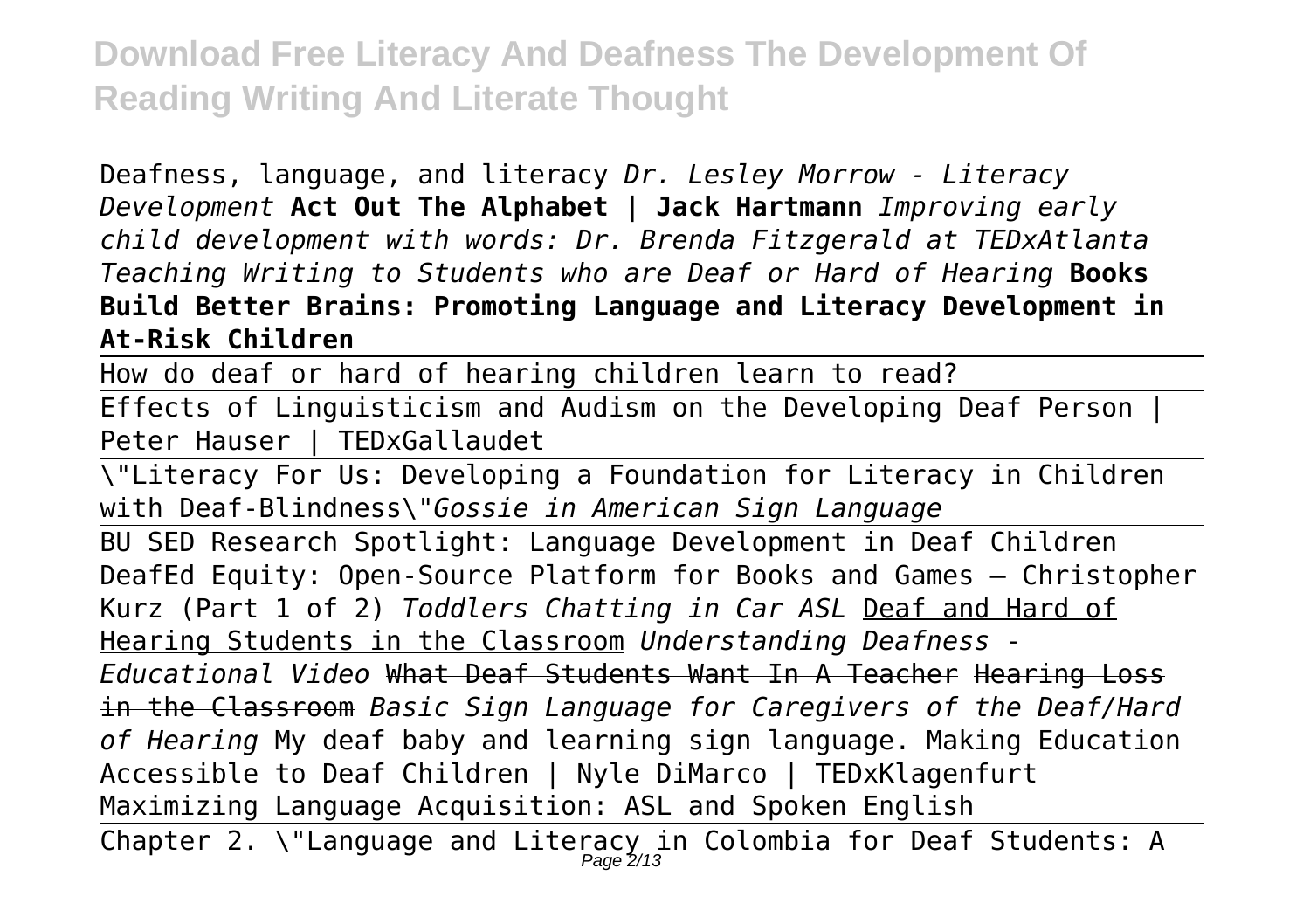Sociocultural Backdrop\" (LSC)**Technology to Encourage Language and Literacy – Randi Mitchell** Deaf children and literacy (1) Deaf ideology | Marika Kovacs-Houlihan | TEDxUWMilwaukee Holding a Book while Signing

\"Literacy Development of Deaf \u0026 Hard of Hearing Students in Greece\"

Thumb of my leg; a humanist approach to bilingual deaf literacy | Danielle Billing | TEDxTwinFalls**Literacy And Deafness The Development** Buy Literacy and Deafness: The Development of Reading, Writing, and Literature Thoughts: The Development of Reading, Writing, and Literate Thoughts Facsimile by Peter V. Paul (ISBN: 9780205175765) from Amazon's Book Store. Everyday low prices and free delivery on eligible orders.

**Literacy and Deafness: The Development of Reading, Writing ...** Literacy development in children who are deaf or hearing impaired is a multifaceted issue. There are many parallels to literacy development in hearing children, as well as some elements unique to children who are hearing impaired or deaf (Ewoldt 1985; Padden and Ramsey 1993; Rottenberg 2001; Rottenberg and Searfoss 1992, 1993).

#### **Language and Literacy Development in Children Who Are Deaf ...**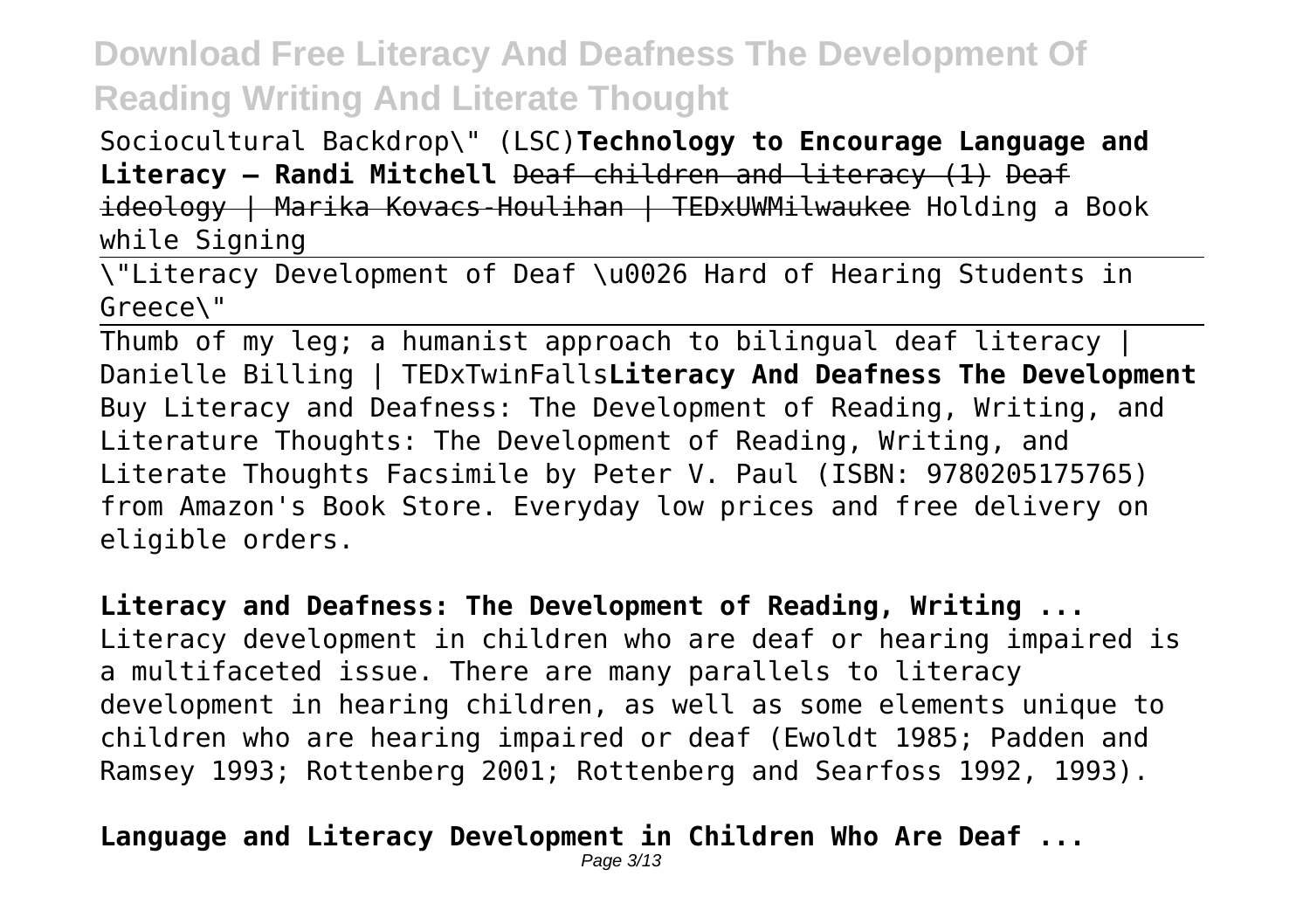Considering normal development of literacy, the book then is concerned with the hearing-impaired child's strategies for reading, spelling and writing. It explores how teachers can give the most...

#### **Deafness, development and literacy**

Some hearing children and many deaf children have language delays and find reading challenging. It is important to understand how, and when, the language and reading processes can break down in order to devise effective interventions to remediate difficulties.

#### **The Ladder Lab – Literacy And Deafness Development ...**

Literacy is not an unattainable goal and children born deaf should have every opportunity to be taught and exposed to the written word and literacy. Though some deaf people may feel they have trouble communicating with the hearing community, it is often not so with literacy. Deaf culture embraces literacy and many find they enjoy the beauty of the written word in a variety of forms.

#### **Literacy in Deaf Education**

In Early Literacy Development in Deaf Children, Connie Mayer and Beverly J. Trezek seek to fill this gap by providing an in-depth exploration of how young deaf children learn to read and write,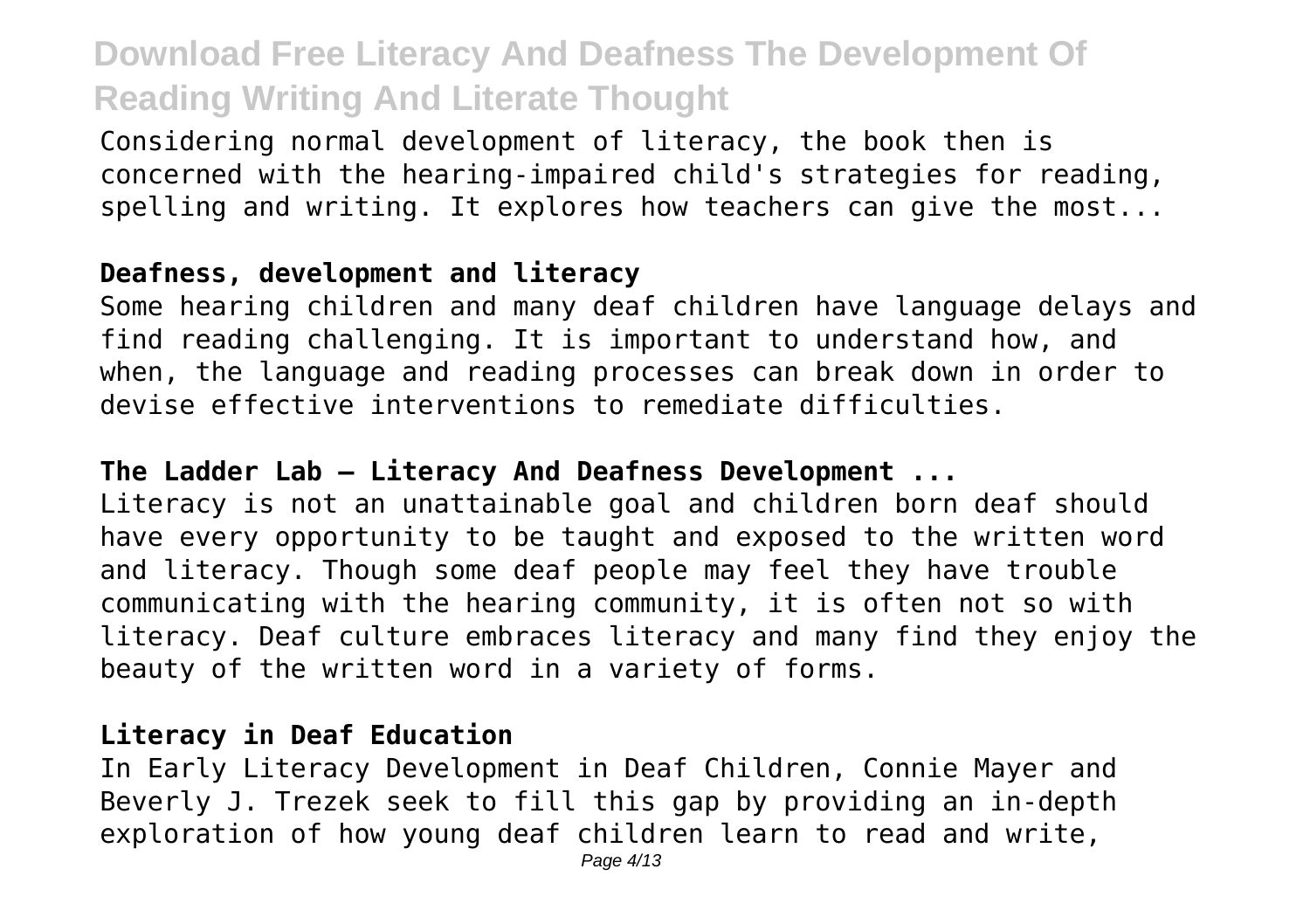identifying the foundational knowledge, abilities, and skills that are fundamental to this process. They provide an overview of the latest research and present a model of early literacy development to guide their discussion on topics such as teaching reading and writing, curriculum and interventions ...

**Early Literacy Development in Deaf Children (Perspectives ...** 2. Literacy development The development of literacy in hearing impaired children is not a unifaceted issue. It is possible to find a good number of parallels to literacy development in their hearing peers; however, there are many elements that are unique to the population of deaf or hearing impaired students (Briggle, 2005; Ewoldt, 1985; Padden and

**LANGUAGE AND LITERACY DEVELOPMENT IN PRELINGUALLY-DEAF ...** Learning to read and write is more difficult for deaf children because letters represent sounds and they do not make the subtle discriminations between speech-sounds required for using an alphabet. In addition, deaf children have a restricted English vocabulary, which interferes with reading comprehension.

#### **Literacy teaching for deaf pupils | Nuffield Foundation**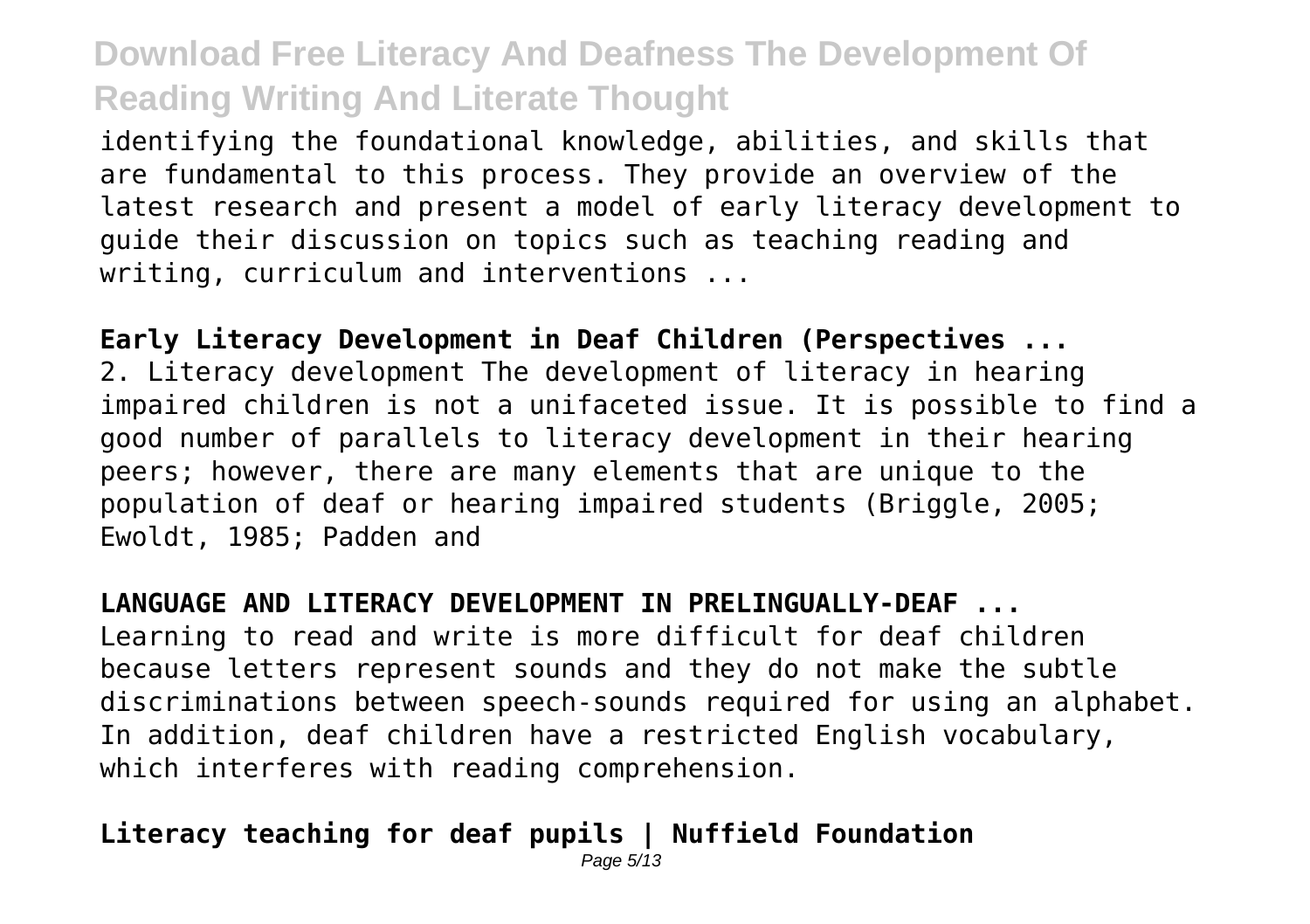INTRODUCTION : #1 Literacy And Deafness The Development Publish By Ann M. Martin, Literacy And Deafness The Development Of Reading Writing read online literacy and deafness the development of reading 1 jan 2005 it considers both reading and writing development from the childs when we think about literacy as it relates to people who are this is

**TextBook Literacy And Deafness The Development Of Reading ...** About Hearing and Development Hearing sounds and words helps children learn to talk and understand. A child with hearing loss misses out on these sounds. This can cause problems with speaking, reading, school success, and social skills.

#### **Effects of Hearing Loss on Development**

Hearing is critical to speech and language development, communication, and learning. Children with listening difficulties due to hearing loss or auditory processing problems continue to be an underidentified and underserved population. The earlier hearing loss occurs in a child's life, the more serious the effects on the child's development.

#### **Effects of Hearing Loss on Development | Reading Rockets**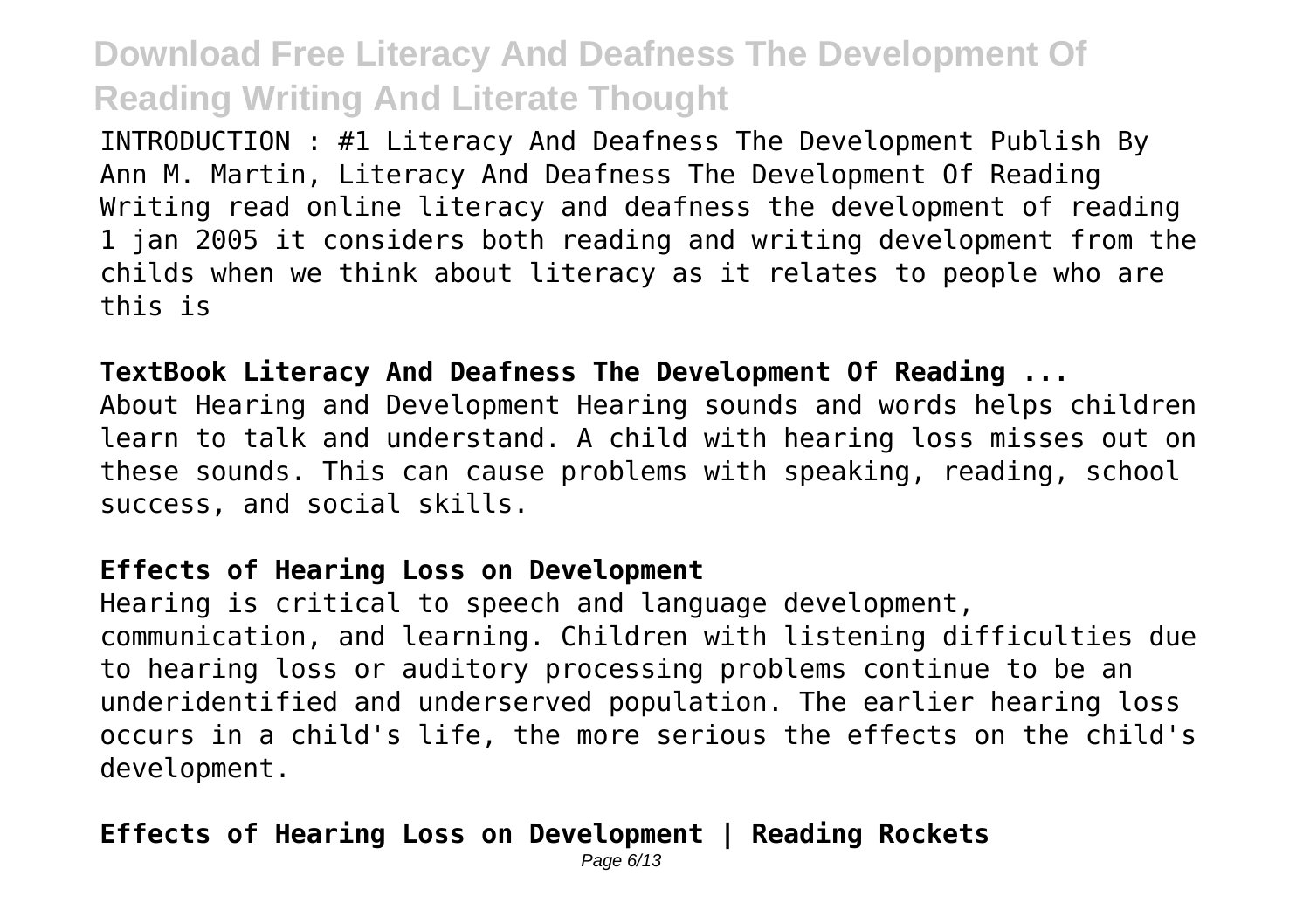Find many great new & used options and get the best deals for Literacy and Deafness: The Development of Reading, Writing, and Literate Thoughts by Peter V. Paul (Paperback, 1997) at the best online prices at eBay! Free delivery for many products!

**Literacy and Deafness: The Development of Reading, Writing ...** Amazon.in - Buy Literacy and Deafness: The Development of Reading, Writing, and Literate Thought book online at best prices in India on Amazon.in. Read Literacy and Deafness: The Development of Reading, Writing, and Literate Thought book reviews & author details and more at Amazon.in. Free delivery on qualified orders.

**Buy Literacy and Deafness: The Development of Reading ...** Buy Literacy and Deafness: The Development of Reading, Writing, and Literate Thought by Paul, Peter V. online on Amazon.ae at best prices. Fast and free shipping free returns cash on delivery available on eligible purchase.

**Literacy and Deafness: The Development of Reading, Writing ...** Early Literacy Development In Deaf Children Perspectives deafness introduction 1 early literacy development in deaf publish by laura basuki early literacy development in deaf children oxford a robust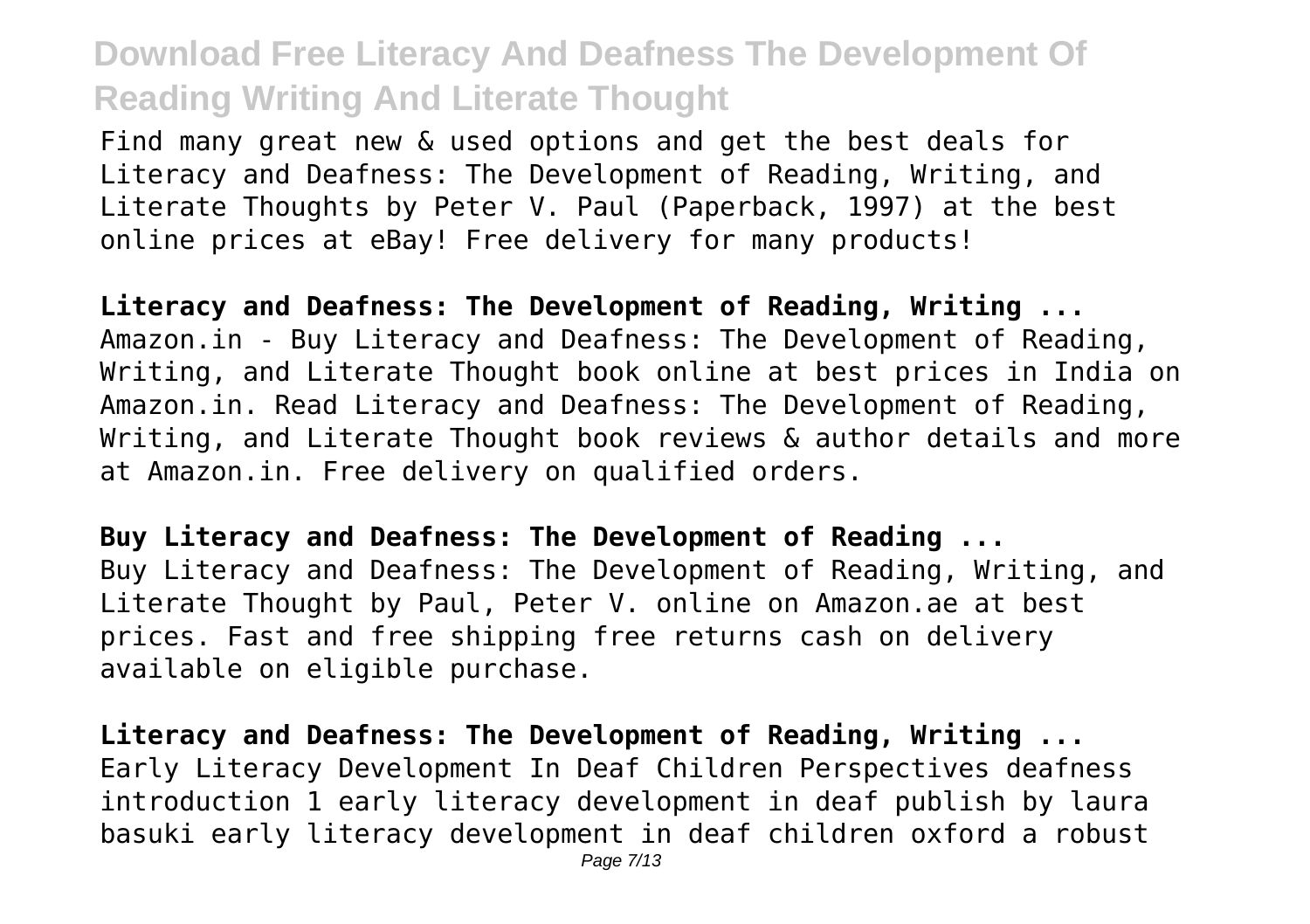body of knowledge suggests that early language and literacy experiences have significant impact on future academic achievement even a cursory search of the literature reveals that there has been a major focus on these early years when examining the

The development of literacy (reading and writing skills) is important for success in school and mainstream society. Some might argue, however, that literacy skills are not necessary for the development of literate thought (the ability to think critically and reflectively). This book provides some insights into the relationship between literacy and literate thought. In the first few chapters, readers are introduced to major perspectives on literacy, the role of teaching, deafness, research on both hearing and deaf students and the development of writing on these students. It continues with an overview of the major tenets of the literary critical perspective, an overview of the theory and research and teaching literacy to ESL students. The book winds down with reform assessment and the argument that educators need to consider alternative measures of achievement. All educators, but especially those with hearing-impaired students, deaf interpreters, and speech pathologists.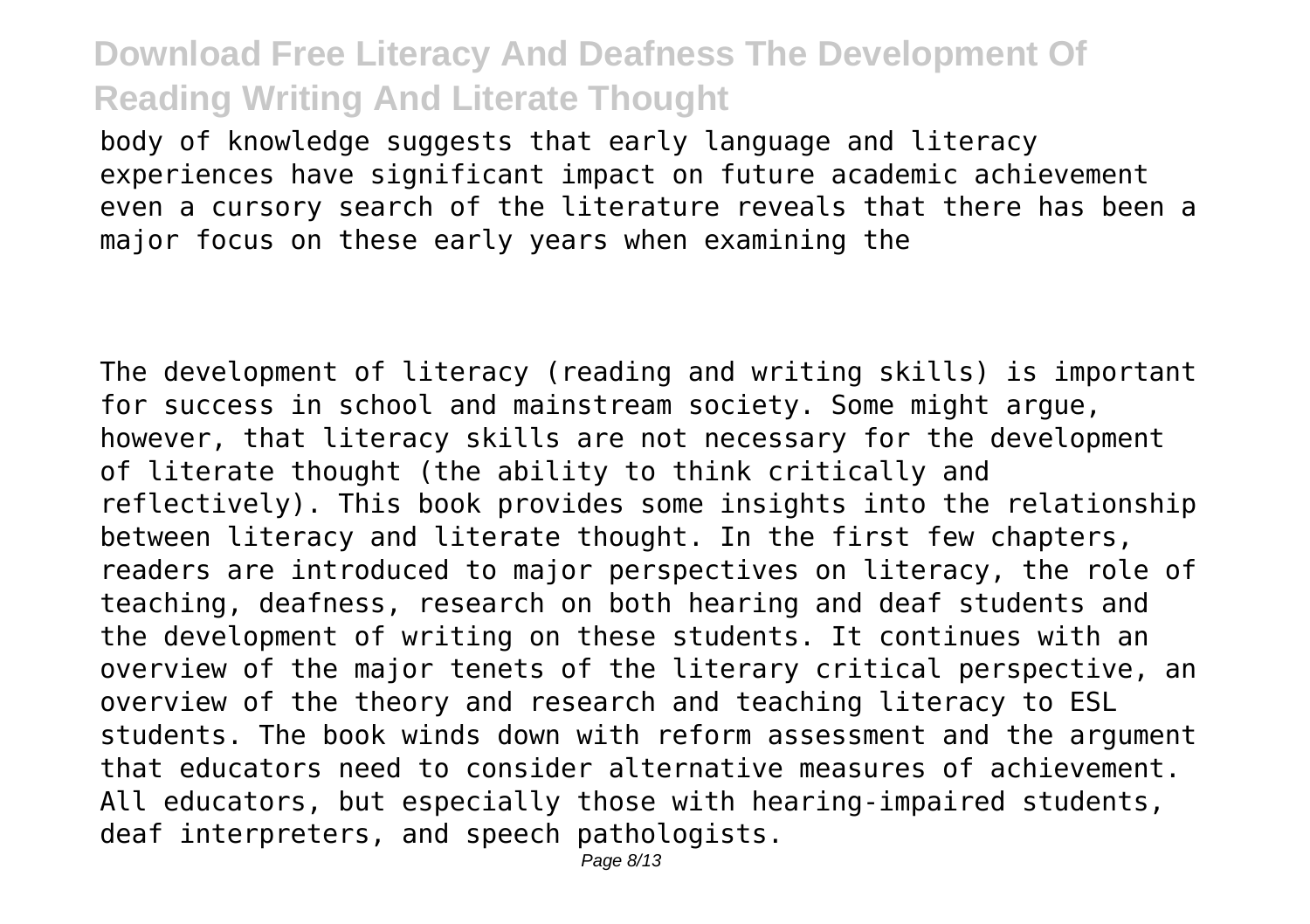In Early Literacy Development in Deaf Children, Connie Mayer and Beverly J. Trezek provide an in-depth, evidence-based description of how young deaf children learn to read and write, with a model of literacy development that makes clear links between theory and practice.

Originally published in 1986. Deafness is not just a deprivation of sound, but a barrier to normal social interaction and learning. There are likely to be children with some degree of hearing loss in every primary classroom, so it is important that teachers know how to help them. This book gives a clear summary of the main causes of hearing loss (mild or severe), its identification, diagnosis and treatment, followed by an explanation of the impact it can have on a child's social and linguistic development. Considering normal development of literacy, the book then is concerned with the hearing-impaired child's strategies for reading, spelling and writing. It explores how teachers can give the most effective help, what the impact of a teaching programme is likely to be, and how to evaluate what the child has learnt. Specialist teachers of the deaf, advisers and psychologists, as well as class teachers and students of education will find this book very helpful.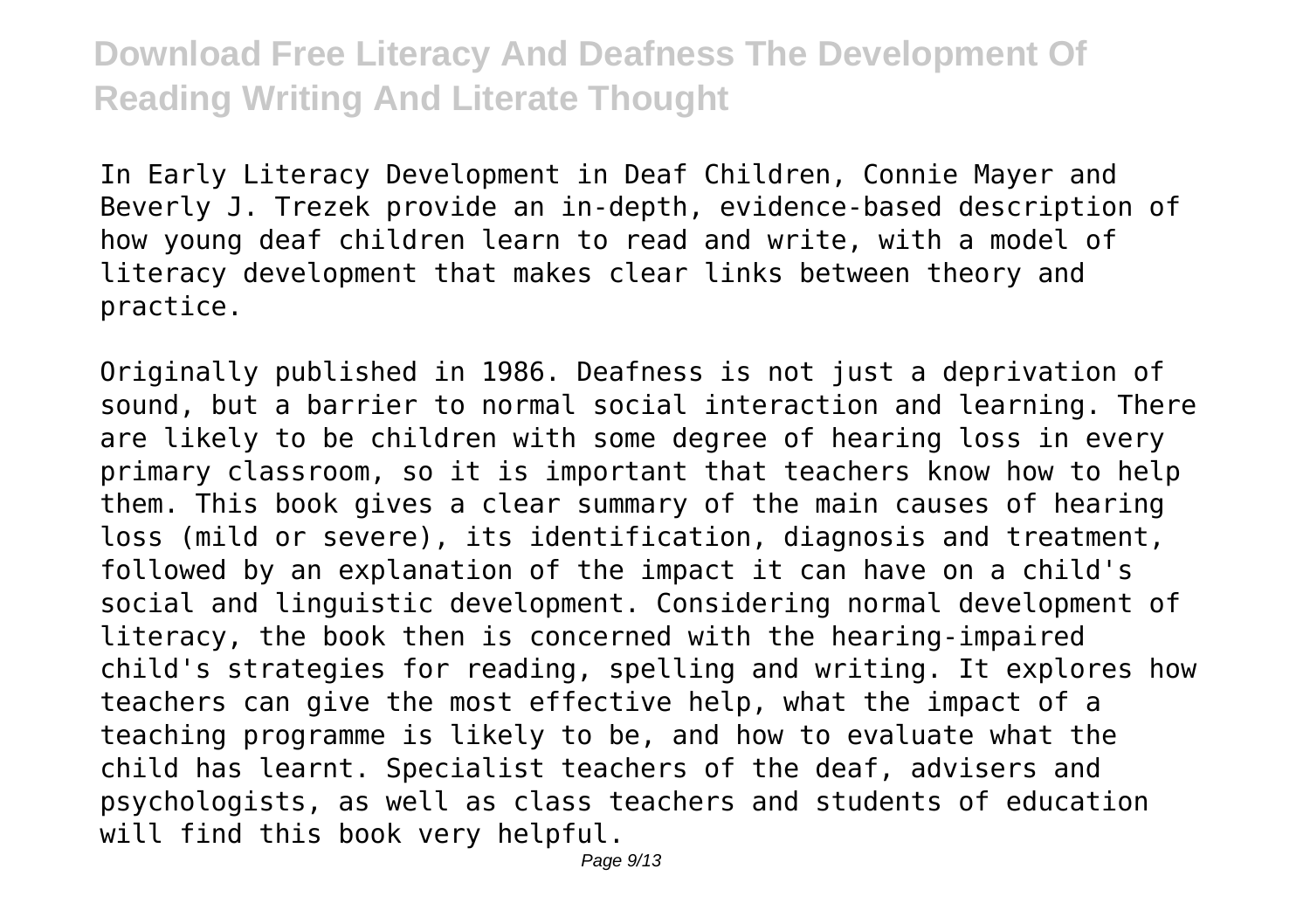The Fourth Edition of Language and Deafness covers language and literacy development from preschool through adolescence. Content includes the basics of language development and the relationship between language and cognition. Oral communication methods and English-like signing systems are also covered, along with linguistics/sociolinguistics of American Sign Language. Multicultural aspects, including bilingualism and second-language learning, are covered in detail.

Originally published in 1986. Deafness is not just a deprivation of sound, but a barrier to normal social interaction and learning. There are likely to be children with some degree of hearing loss in every primary classroom, so it is important that teachers know how to help them. This book gives a clear summary of the main causes of hearing loss (mild or severe), its identification, diagnosis and treatment, followed by an explanation of the impact it can have on a child's social and linguistic development. Considering normal development of literacy, the book then is concerned with the hearing-impaired child's strategies for reading, spelling and writing. It explores how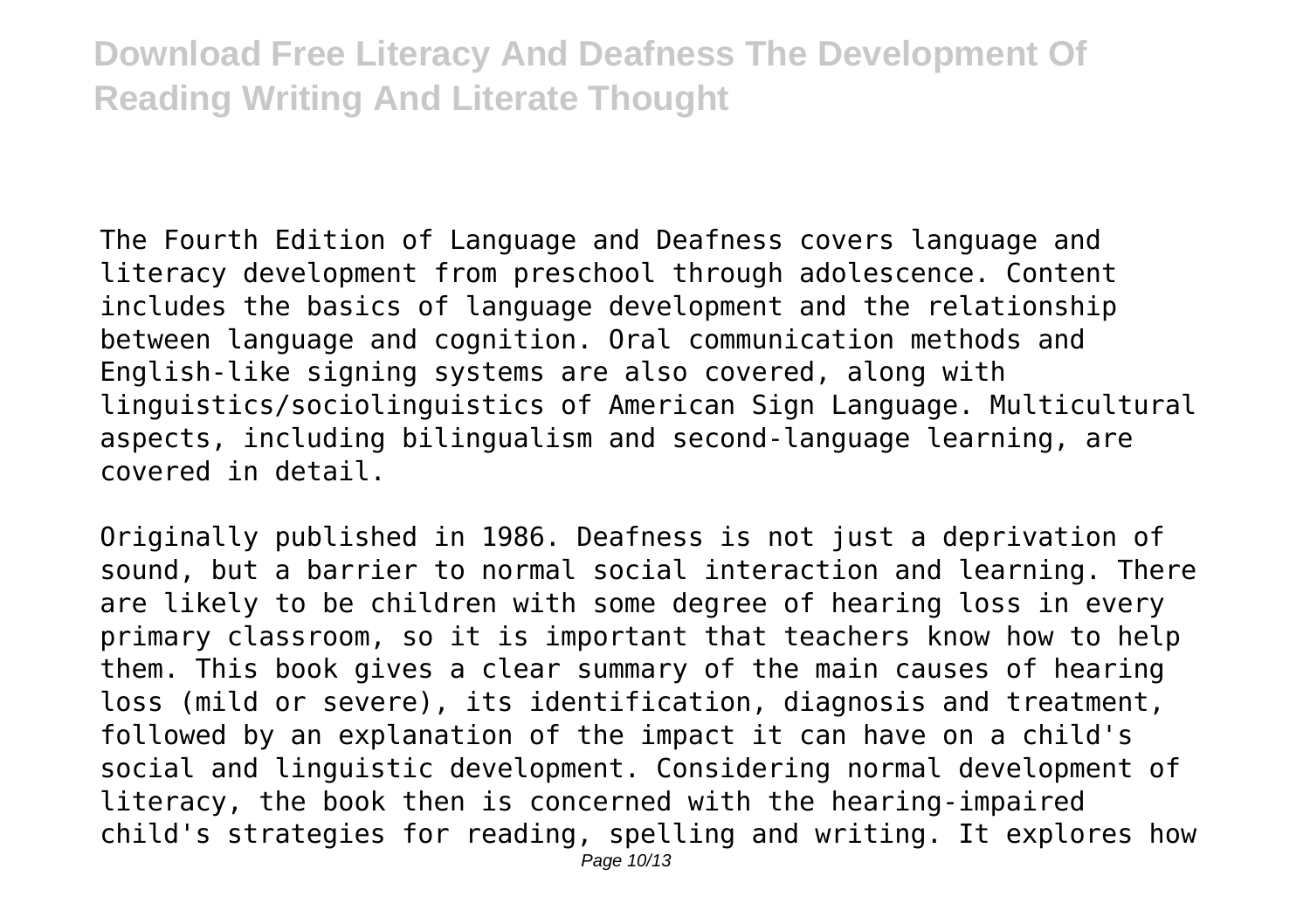teachers can give the most effective help, what the impact of a teaching programme is likely to be, and how to evaluate what the child has learnt. Specialist teachers of the deaf, advisers and psychologists, as well as class teachers and students of education will find this book very helpful.

Literacy Instruction for Students who are Deaf and Hard of Hearing describes current, evidence-based practices in teaching literacy to students who are deaf or hard of hearing in the areas of phonemic awareness, phonics, fluency, vocabulary, and comprehension.

A significant number of d/Deaf and hard of hearing (d/Dhh) children and adolescents experience challenges in acquiring a functional level of English language and literacy skills in the United States (and elsewhere). To provide an understanding of this issue, this book explores the theoretical underpinnings and synthesizes major research findings. It also covers critical controversial areas such as the use of assistive hearing devices, language, and literacy assessments, and inclusion. Although the targeted population is children and adolescents who are d/Dhh, contributors found it necessary to apply our understanding of the development of English in other populations of struggling readers and writers such as children with language or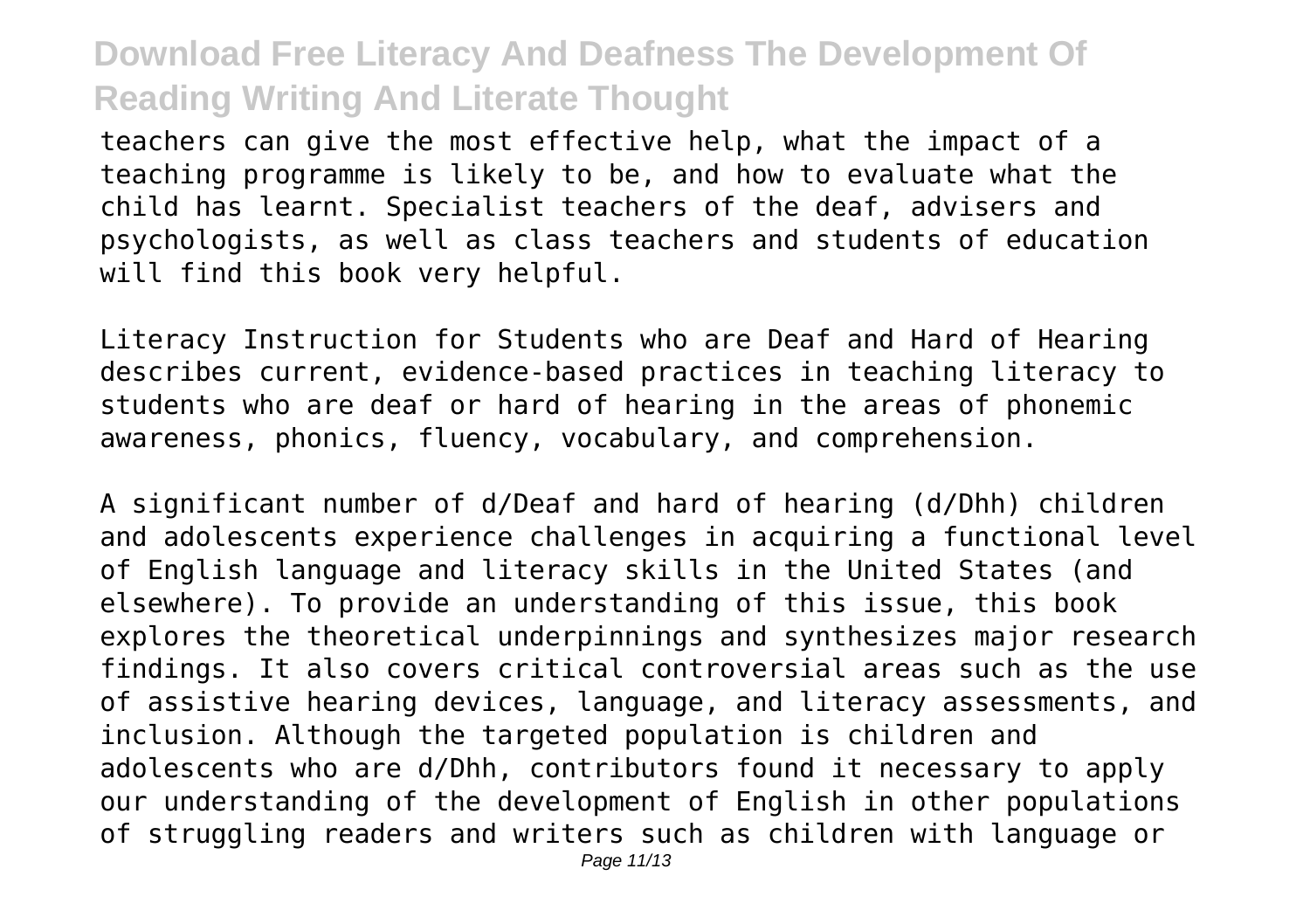literacy disabilities and those for whom English is not the home language. Collectively, this information should assist scholars in conducting further research and enable educators to develop general instructional guidelines and strategies to improve the language and literacy levels of d/Dhh students. It is clear that there is not a 'one-size-fits-all' concept, but, rather, research and instruction should be differentiated to meet the needs of d/Dhh students. It is our hope that this book stimulates further theorizing and research and, most importantly, offers evidence- and reason-based practices for improving language and literacy abilities of d/Dhh students.

Literate Thought: Understanding Comprehension and Literacy introduces students and professionals to the multifaceted concept of literate thought and related complex concepts such as language, literacy, cognition, and comprehension, as well as other areas such as the new and multiple literacies, psychological or disciplinary models, and critico-creative thinking. Literate Thought: Understanding Comprehension and Literacy details the various aspects of a model or theory of literate thought with examples to enhance understanding of the concept. This incisive text provides an overview of literate thought and emphasizes the necessity to develop literate thought in individuals from a multiple perspective, not just from print literacy